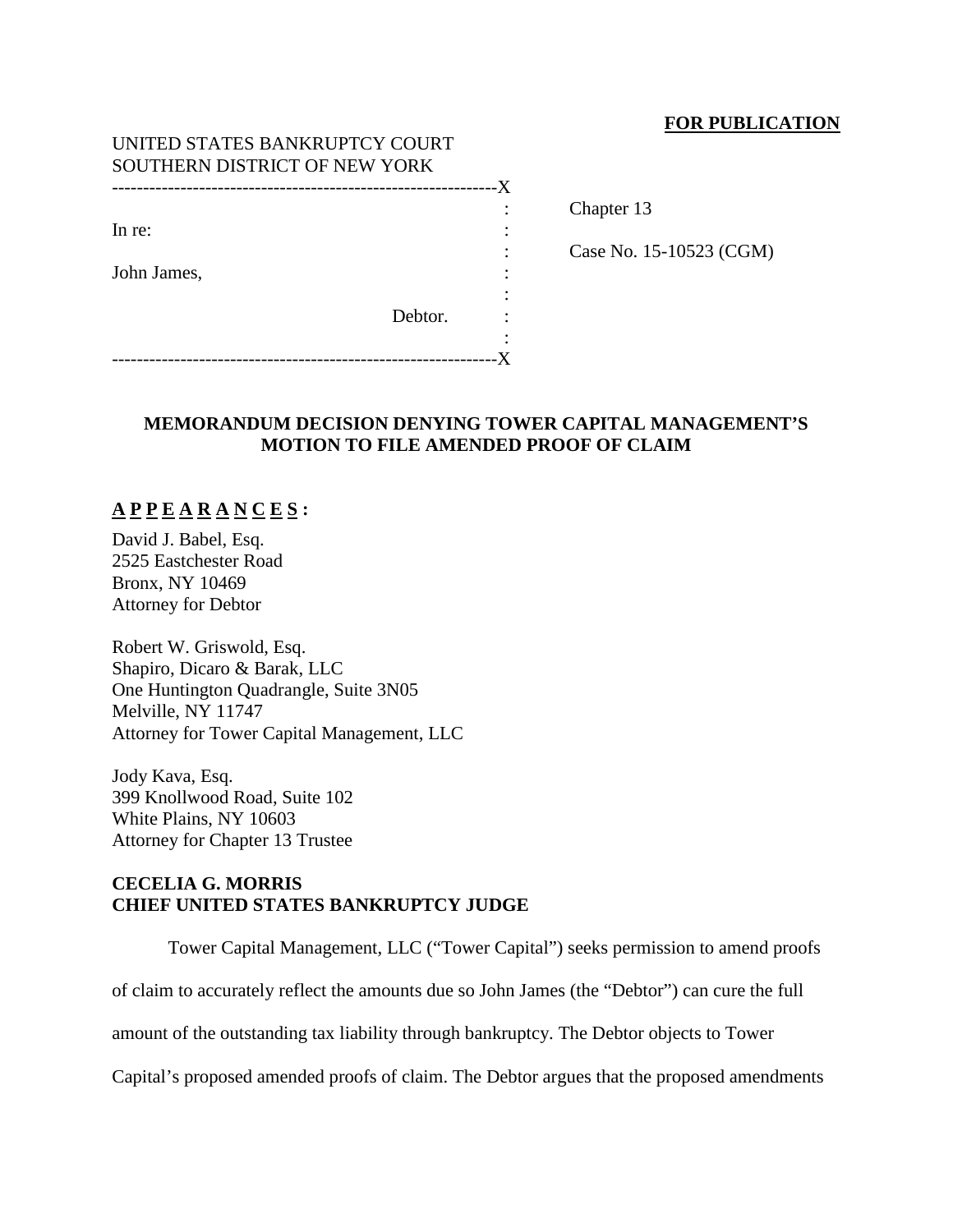substantively alter the interest rates in the original proof of claim, which would cause the Debtor prejudice. For the reasons discussed below, Tower Capital's motion to file amended proof of claim is denied.

#### **Jurisdiction**

This Court has subject matter jurisdiction pursuant to 28 U.S.C. § 1334(a), 28 U.S.C. § 157(a) and the Standing Order of Reference signed by Chief Judge Loretta A. Preska dated January 31, 2012. This is a "core proceeding" under 28 U.S.C. § 157(b)(2)(B) (allowance or disallowance of claims against the estate).

#### **Background**

Debtor filed this chapter 13 petition on March 7, 2015. Debtor's Pet., ECF No. 1. The Court affirmed the chapter 13 plan on October 6, 2015. Order Confirming Ch. 13 Plan 1, ECF No. 15. The deadline for filing proofs of claim was July 1, 2015. Notice of Creditor's Meeting 1, ECF No. 5. No creditor filed a timely claim so the Debtor filed claims on the creditors' behalf. Fed. R. Bankr. P. 3004 ("If a creditor does not timely file a proof of claim…the debtor or trustee may file a proof of the claim within 30 days after the expiration of the time for filing claims."). Debtor filed the following three claims:

- 1. Claim No. 1, filed on behalf of New York City Tax Lien 2013-A trust in the amount of \$60,000.
- 2. Claim No. 2, filed on behalf of the New York City Water board in the amount of \$30,000.
- 3. Claim No. 3 filed on behalf of the New York City Department of Finance in the amount of \$27,000.

Debtor's Am. Ch. 13 Plan 3, ECF No. 13. Movant, Tower Capital Management, is the servicer for two trusts, each of which holds a tax lien with respect to the Debtor's property. Mot. to File Am. Proof of Claim 1-3, ECF No. 25. The three aforementioned claims make up debts that are serviced by Tower Capital. *Id*. The debts are for outstanding tax liens. *Id*. The Debtor's plan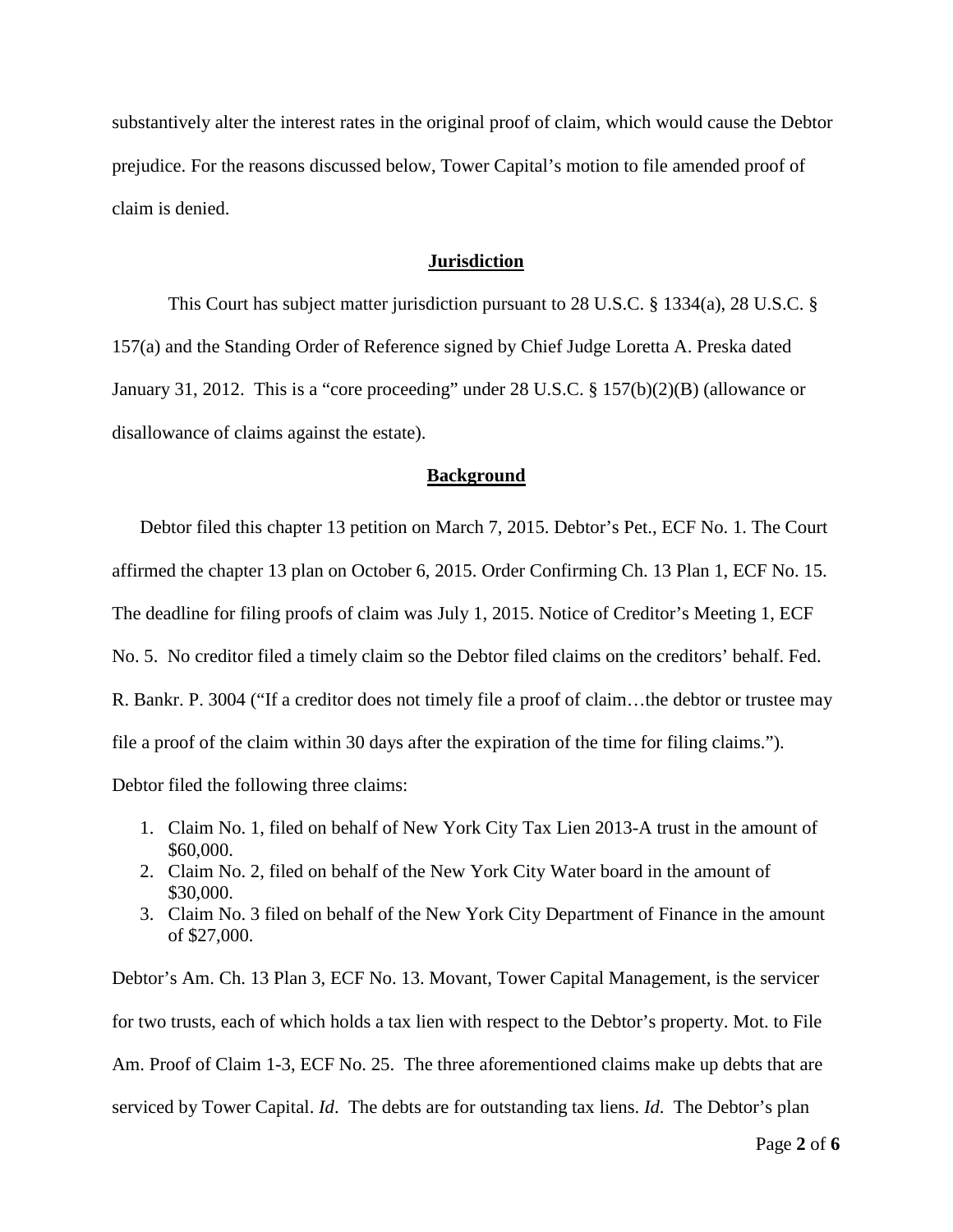pays these claims in full. Claim No. 1 has a *Till* rate of interest of 4.5% and Claim No. 2 is paid at 9%. *Till v. SCS Corp*., 541 U.S. 465, 476 (2004); Debtor's Am. Ch.13 Plan 3, ECF No. 13.

The confirmed plan states: "(i) For purposes of this Plan, Prepetition Arrearages **shall include all sums included in the allowed claim and shall have a "0" balance upon entry of the Discharge Order in this case**. (ii) No interest will be paid on Prepetition Arrearages unless otherwise stated. (iii) Payments made by the Trustee on Debtor's Prepetition Arrearages shall be applied only to those Prepetition Arrearages and not to any other amount owed by Debtor to the Secured Creditor." Order Confirming Ch. 13 Plan 2, ECF No. 15.

No creditor filed an objection to confirmation nor did any creditor file an appeal to the confirmation order. Debtor's Opp'n to Mot. 2:19, ECF No. 28. The confirmation became a final order 14 days after its entry date of October 6, 2015. Fed. R. Bankr. P. 8002(a)(1).

On February 1, 2017, Tower Capital filed a motion to amend the proof of claims. Mot. to File Am. Proof of Claim, ECF No. 25. Tower Capital claims that the plan fails to comply with the requirements of § 506 and failure to amend the claims would result in the Debtor leaving bankruptcy with outstanding liens on the property. Mot. to File Am. Proof of Claim 2, ECF No. 25. According to Tower Capital, the plan's interest rates on claims No. 2 and claim No. 3 are incorrect and should be increased. Mot. to File Am. Proof of Claim 3-4, ECF No. 25.

Debtor opposes the motion. Debtor's Opp'n to Mot. 1-7, ECF No. 28. Debtor argues that he requested payoff letters from the Creditors prior to creating the plan. *Id*. at 2:4. The Debtor served the plan on all creditors and no creditor filed an objection. Debtor's Aff. of Serv. 1, ECF No.12. Moreover, Tower Capital failed to file claims. Debtor's Opp'n to Mot. 2:23, ECF No. 28. Debtor's counsel points out that the trust that now purports to hold the claims was not even in existence when the case was filed. *Id*. at 3:17. Debtor also argues that the claims are not true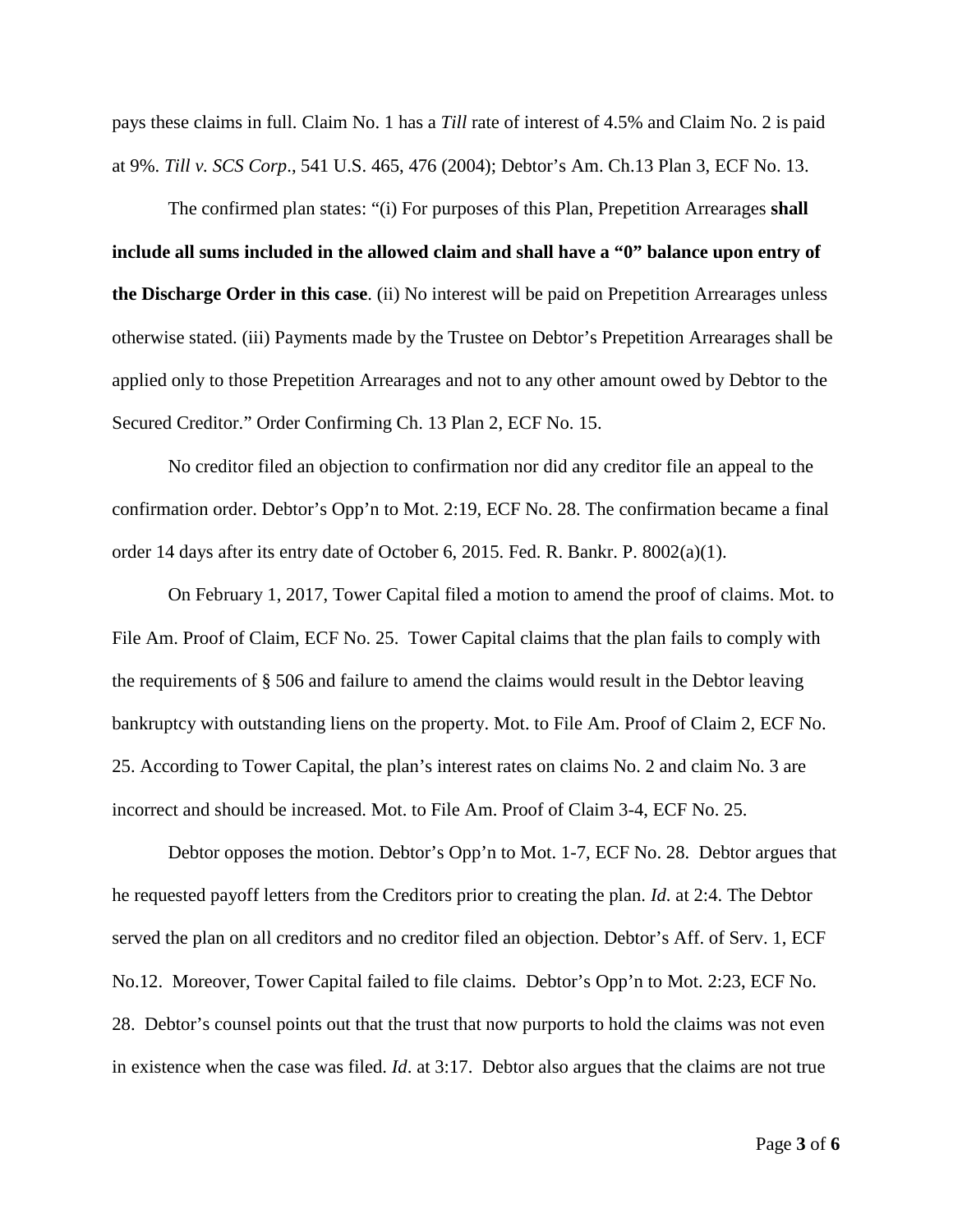amendments as they do not supplement the original claims. *Id*. at 4:11. Rather, Debtor argues that Tower Capital seeks to substantively affect the proof of claim by attempting to alter the interest rate provided in Proof of Claim No. 1 and adding interest to Proof of Claim No. 3, which the Debtor did not owe at the time this case was filed. *Id*. at 4:11.

### **Discussion**

The decision to grant or deny an amendment to a timely-filed proof of claim rests with the sound discretion of a bankruptcy judge. *See Gens v. Resolution Trust Corp.* (*In re Gens*), 112 F.3d 569, 575 (1st Cir. 1997); *In re McLean Indus., Inc.*, 121 B.R. 704, 708 (Bankr. S.D.N.Y. 1990). "Although amendments to proofs of claim should in the absence of contrary equitable considerations or prejudice to the opposing party be freely permitted, such amendments are not automatic." *In re W.T. Grant Co.*, 53 B.R. 417, 420 (Bankr. S.D.N.Y. 1985).

"[N]either the Bankruptcy Code nor the Bankruptcy Rules directly address amendment of a proof of claim". *In re Enron Creditors Recovery Corp*., 370 B.R. 90, 95 (Bankr. S.D.N.Y. 2007). The Second Circuit has adopted a two-prong test for allowing amendments to claims and case law developed additional useful criteria to apply it. *See Midland Cogeneration Venture L.P. v. Enron Corp.* (*In re Enron Corp.*), 419 F.3d 115, 133 (2d Cir. 2005); *Integrated Res., Inc. v. Ameritrust Co. N.A.* (*In re Integrated Res., Inc.*), 157 B.R. 66, 70 (Bankr. S.D.N.Y. 1993). Bankruptcy courts within the Second Circuit "examine each fact within the case and determine whether it would be equitable to allow the amendment." *In re Enron*, 419 F.3d at 133. Hence, they "must first look to whether there was timely assertion of a similar claim or demand evidencing an intention to hold the estate liable." *In re Integrated*, 157 B.R. at 70 (citations omitted). If there was a timely assertion, the court then examines each fact within the case and determines whether it would be equitable to allow the amendment. *Id.* In balancing the equities,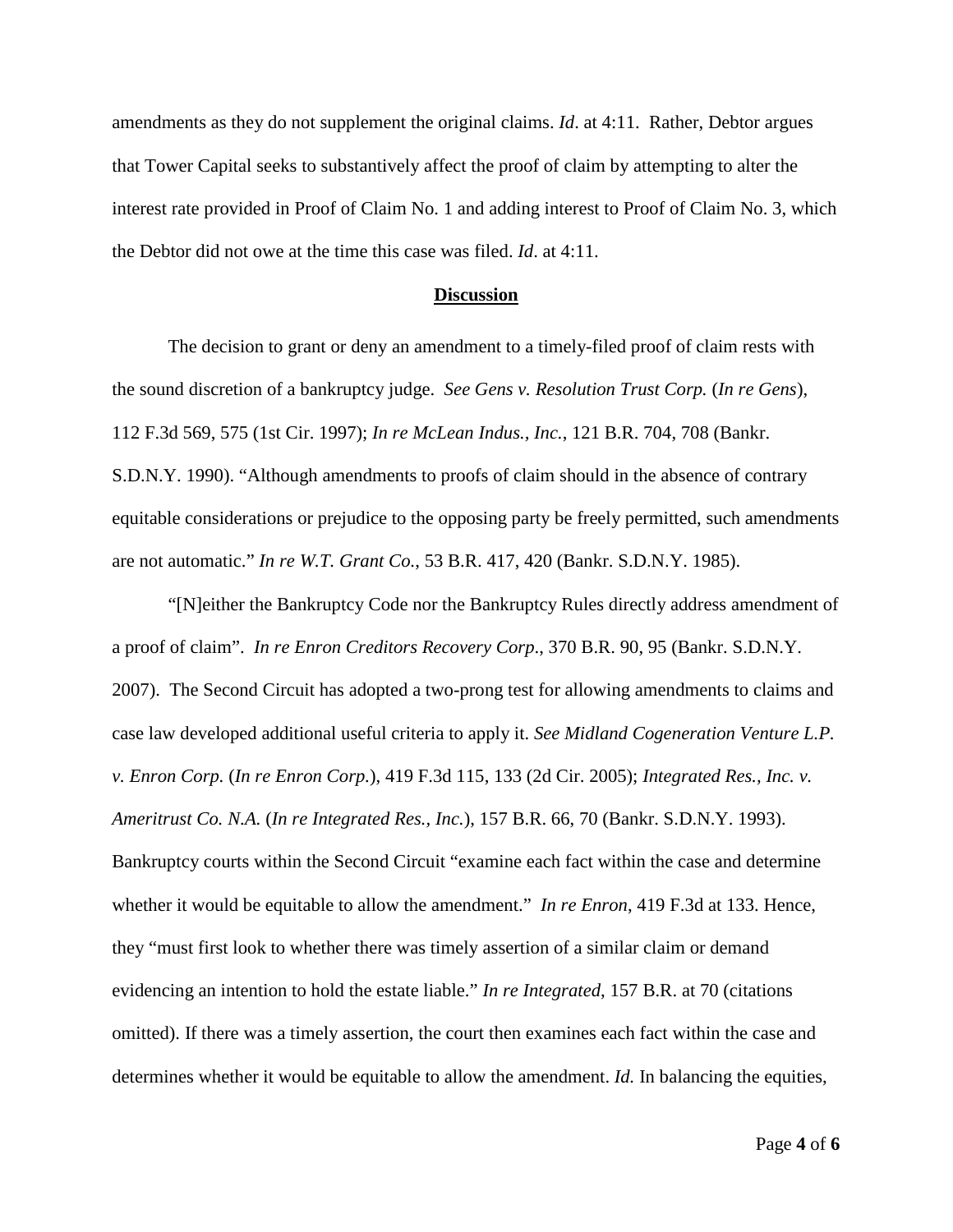the court considers the following equitable factors: (1) undue prejudice to opposing party; (2) bad faith or dilatory behavior on part of the claimant; (3) whether other creditors would receive a windfall were the amendment not allowed; (4) whether other claimants might be harmed or prejudiced; and (5) the justification for the creditor's inability to file the amended claim at the time the original claim was filed. *Id.* As the United States Court of Appeals for the Fifth Circuit noted that these considerations really come down to two questions: (1) is the creditor attempting to stray beyond the perimeters of its original proof of claim, effectively filing a new claim, and (2) what is the degree and incidence of prejudice caused by the creditor's delay. *United States v. Kolstad* (*In re Kolstad)*, 928 F.2d 171, 176 (5th Cir. 1991).

Here, it is quite clear that the Court should not permit Tower Capital to amend its claim. Though Tower Capital was only recently transferred this claim, it takes the claim that exists in the bankruptcy case—not the one it wishes it had. Here, Debtor did everything right. He requested payoff letters, filed a plan and served that plan on all creditors. Debtor's Opp'n to Mot. 2:4, ECF No. 28; Debtor's Model Ch. 13 Plan, ECF No. 2; Debtor's Aff. of Serv. 1, ECF No.12. He filed claims on behalf of creditors when those creditors failed to file their own. Debtor's Am. Ch. 13 Plan 3, ECF No. 13. No one ever objected to the plan and now that plan is final. Debtor's Opp'n to Mot. 3:12, ECF No. 28; Order Confirming Ch. 13 Plan, ECF No. 15. By this motion, Tower Capital is attempting to get a "do-over" on a claims allowance process that has already closed. Tower Capital (or its predecessor) had the opportunity to file claims or object to the plan before the Court confirmed the plan. At this juncture, it would be inequitable to allow Tower Capital a second bite at that apple. *Belser v. Nationstar Mortg., LLC (In re Belser)*, 534 B.R. 228, 244 (B.A.P. 1st Cir. 2015) (finding courts generally do not allow creditors to amend a